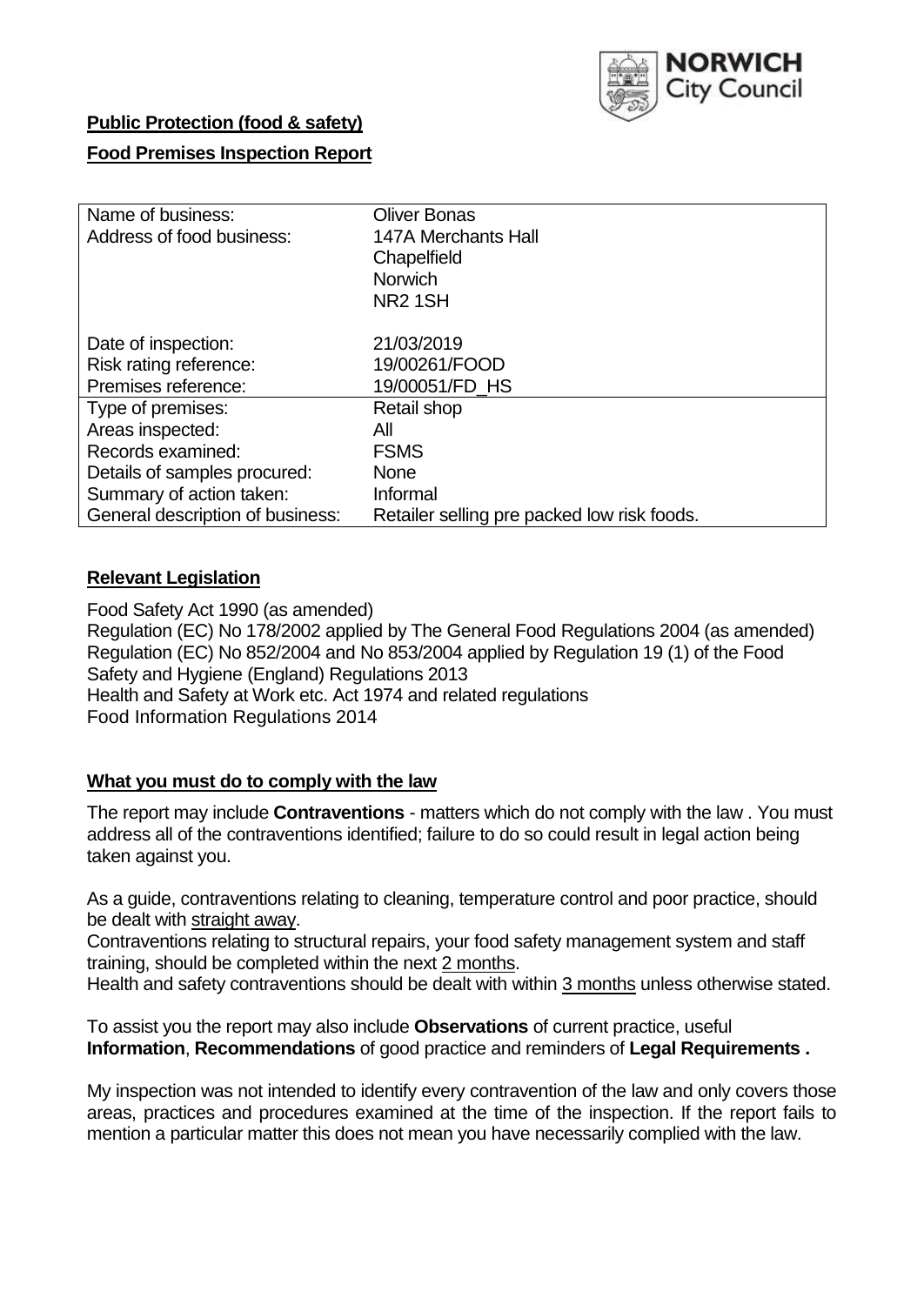# **FOOD SAFETY**

### **How we calculate your Food Hygiene Rating:**

The food safety section has been divided into the three areas which you are scored against for the hygiene rating: 1. food hygiene and safety procedures, 2. structural requirements and 3. confidence in management/control procedures. Each section begins with a summary of what was observed and the score you have been given. Details of how these scores combine to produce your overall food hygiene rating are shown in the table.

| <b>Compliance Area</b>                     |          |    |           | <b>You Score</b> |           |    |           |    |                |  |  |
|--------------------------------------------|----------|----|-----------|------------------|-----------|----|-----------|----|----------------|--|--|
| Food Hygiene and Safety                    |          |    | 0         | $\overline{5}$   | 10        | 15 | 20        | 25 |                |  |  |
| <b>Structure and Cleaning</b>              |          |    | 0         | 5                | 10        | 15 | 20        | 25 |                |  |  |
| Confidence in management & control systems |          |    | $\bf{0}$  | 5                | 10        | 15 | 20        | 30 |                |  |  |
|                                            |          |    |           |                  |           |    |           |    |                |  |  |
| <b>Your Total score</b>                    | $0 - 15$ | 20 | $25 - 30$ |                  | $35 - 40$ |    | $45 - 50$ |    | > 50           |  |  |
| <b>Your Worst score</b>                    | 5        | 10 | 10        |                  | 15        |    | 20        |    | $\blacksquare$ |  |  |
|                                            |          |    |           |                  |           |    |           |    |                |  |  |
| <b>Your Rating is</b>                      | 5        | 4. | 3         |                  | 2         |    |           |    | $\overline{0}$ |  |  |

Your Food Hygiene Rating is 5 - a very good standard



# **1. Food Hygiene and Safety**

Food Hygiene standards are excellent. You demonstrated full compliance with legal requirements. You have safe food handling practices and procedures and all the necessary control measures to prevent cross-contamination are in place. **(Score 0)**

### Contamination risks

**Legal Requirement** At all stages of production, processing and distribution, food must be protected from any contamination likely to render it unfit for human consumption, injurious to health or contaminated in such a way that it would be unreasonable to expect it to be consumed in that state.

**Observation** I was pleased to see you were able to demonstrate effective controls to prevent contamination.

#### Hand-washing

**Legal Requirement** An adequate number of wash hand basins must be available for use, they must be suitably located and designated for cleaning hands.

**Information** Hand-washing is required:

\* before handling ready-to-eat food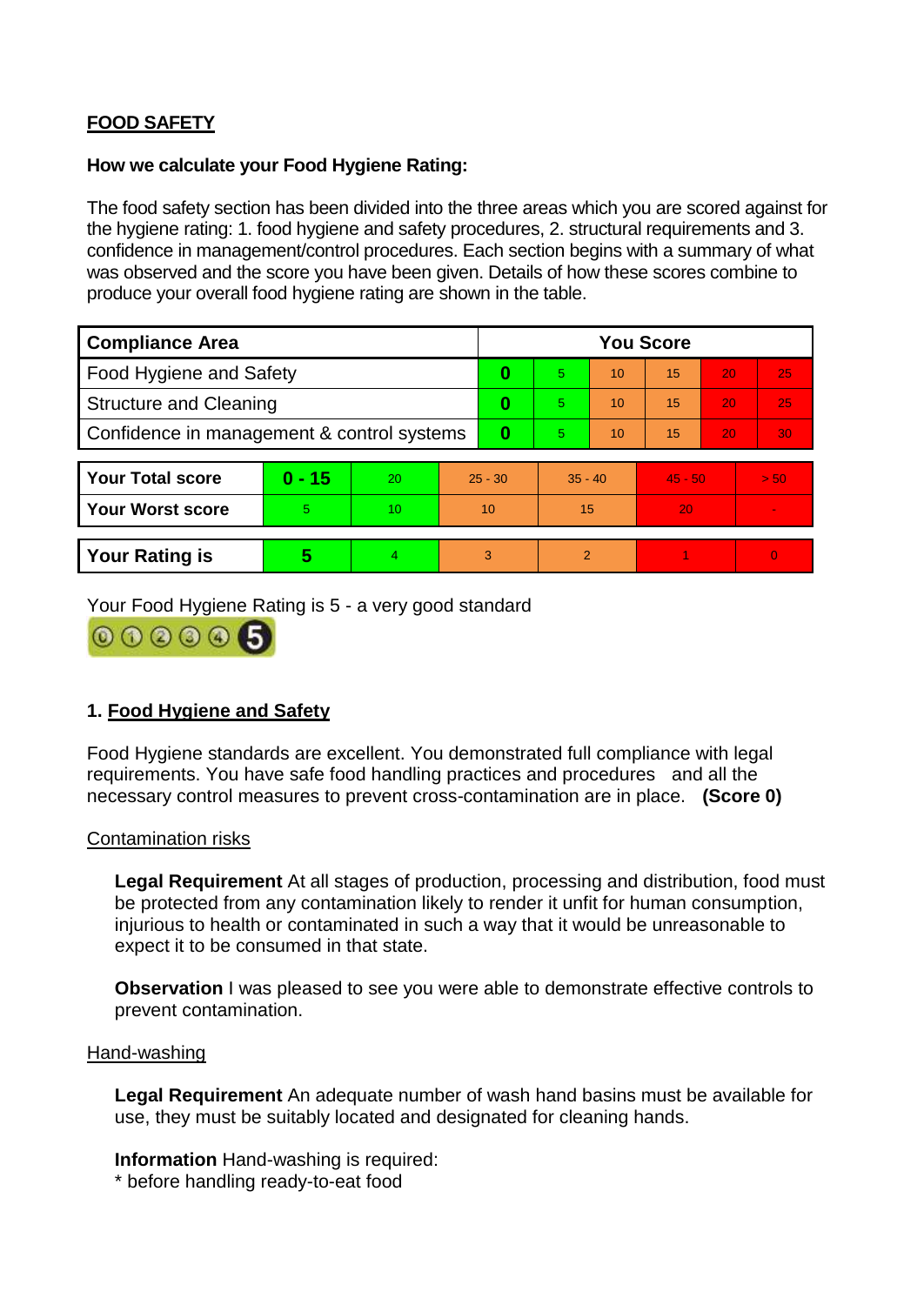\* after touching raw food and its packaging, including unwashed fruit and vegetables

- \* after a break/smoking
- \* after going to the toilet
- \* after cleaning
- \* after removing waste
- \* after blowing your nose.

**Observation** I was pleased to see hand washing was well managed.

**Recommendation** That the paper towels be located directly next to the wash basin, in a wall mounted dispenser.

#### Personal Hygiene

**Legal Requirement** You must ensure that any member of staff that you know or suspect has (or is a carrier of) a food-borne disease or infection (including vomiting, diarrhoea, skin infection, sores and open wounds) is excluded from working in any food handling area until they have been symptom free for 48 hours or until medical clearance has been obtained.

**Legal Requirement** Washbasins must be available, suitably located and designated for cleaning hands. Wash-hand basins must be provided with hot and cold (or suitably mixed) running water. Soap and hand drying facilities must be located nearby.

**Observation** I was pleased to see that standards of personal hygiene were high.

### Unfit food

**Observation** staff were aware of stock rotation procedures and law regarding best before dates.

#### Poor Practices

**Guidance** It is permitted to sell food after its BEST BEFORE date, but becomes an offence if it is not of the nature, substance or quality demanded by the consumer. You must check the food and make sure your customers are aware that it is past the BEST BEFORE date.

### **2. Structure and Cleaning**

The structure facilities and standard of cleaning and maintenance are all excellent and you demonstrated full compliance with the law. There is evidence of effective pest control and procedures are in place to rectify any problems as they arise. There is good provision for waste disposal. **(Score 0)**

#### Cleaning of Structure

**Observation** The premises had been well maintained and the standard of cleaning was good.